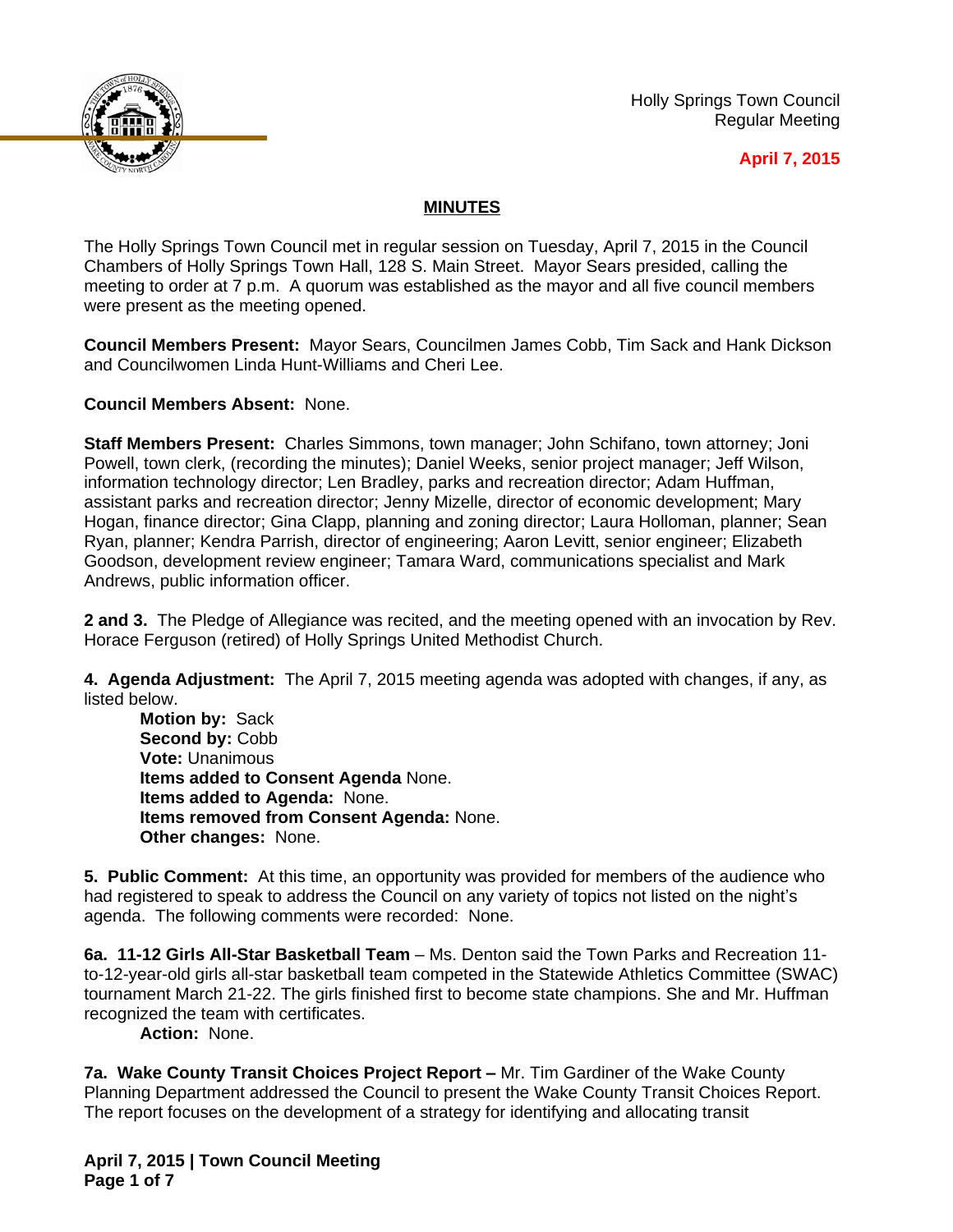investments in Wake County and its municipalities. The report is one step in a multi-step planning process.

He said the report, drafted by Jarrett Walker and Associates and Kimley Horn, was available for review by the public, and feedback to the plan was accepted through March 5.

The report covers existing transit service and usage, and summaries of the following attributes:

- Maps illustrating existing transit service by route;
- Data on existing service frequency;
- Data on existing transit ridership, including mapping of highest passenger origin and destination locations;
- Land use mapping including existing and anticipated land uses, density, and major activity centers;
- Mapping of existing traffic volumes and capacity on key roadway arterials; and,
- The County's current performance against several peer cities.

The Wake County Transit Strategy is a partnership that includes Wake County, Triangle Transit, CAMPO, City of Raleigh, Town of Cary, Research Triangle Foundation, NC State University, and Raleigh Durham Airport.

**Action:** None.

**8. Consent Agenda:** The Council approved a motion to approve all items on the Consent Agenda. The motion carried following a motion by Councilman Sack, a second by Councilman Dickson and a unanimous vote. The following actions were affected:

8a. Minutes – The Council approved minutes of the Council's meeting held Feb. 3, 2015. 8b. Resolution 15-15 – The Council adopted Resolution 15-15 declaring certain personal

property surplus to the needs of the town. *A copy of Resolution 15-15 is attached to these minutes.* 8c. Microsoft Licensing Agreement-- The Council approved to enter a three-year enterprise

agreement with CDWG in the amount of \$58,048.24 annually for Microsoft licensing and support.

8d. Budget Amendment, \$45,000- The Council adopted an amendment to the 2014-2015 budget in the amount of \$45,000 to cover the costs of facility maintenance and of extending the Town's landscaping contract to the end of the fiscal year. *A copy of the budget amendment is attached to these minutes.*

8e. Statewide Athletic Committee (SWAC) Tournaments - The Council directed that the Town's all-star baseball teams would play only in Statewide Athletic Committee (SWAC) tournaments.

8f. Discount Tires Plan Extension – The Council extended the plan approval expiration date for Discount Tires.

8g. Greenscape Inc. Agreement – The Council authorized a two-year contract with Greenscape Inc. in the amount of \$89,982 per year to provide landscaping services for Town properties, effective July 1.

8h. New Hill Place Apartment Plan Extension – This item was removed from the agenda during agenda adjustment.

8i. Sunset Lake Commons Shopping Center Master Plan / Phase 2 Plan Extension – The Council extended the plan approval expiration date for Sunset Lake Commons Shopping Center master plan and Phase 2 preliminary plan.

8j. Storage Max Agreement - The Council entered an agreement with Storage Max V LLC to adjust fees in the amount of \$7,000.

8k. North Main Athletic Complex Change Order, Batter's Eye – The Council approved a construction contract change order in the amount of \$3,722 for a batter's eye in the North Main Athletic Complex project.

8l. North Main Athletic Complex Change Order, Transportation -- The Council approved a construction contract change order in the amount of \$287,109 for road improvements related to the North Main Athletic Complex project as discussed and directed during the winter retreat.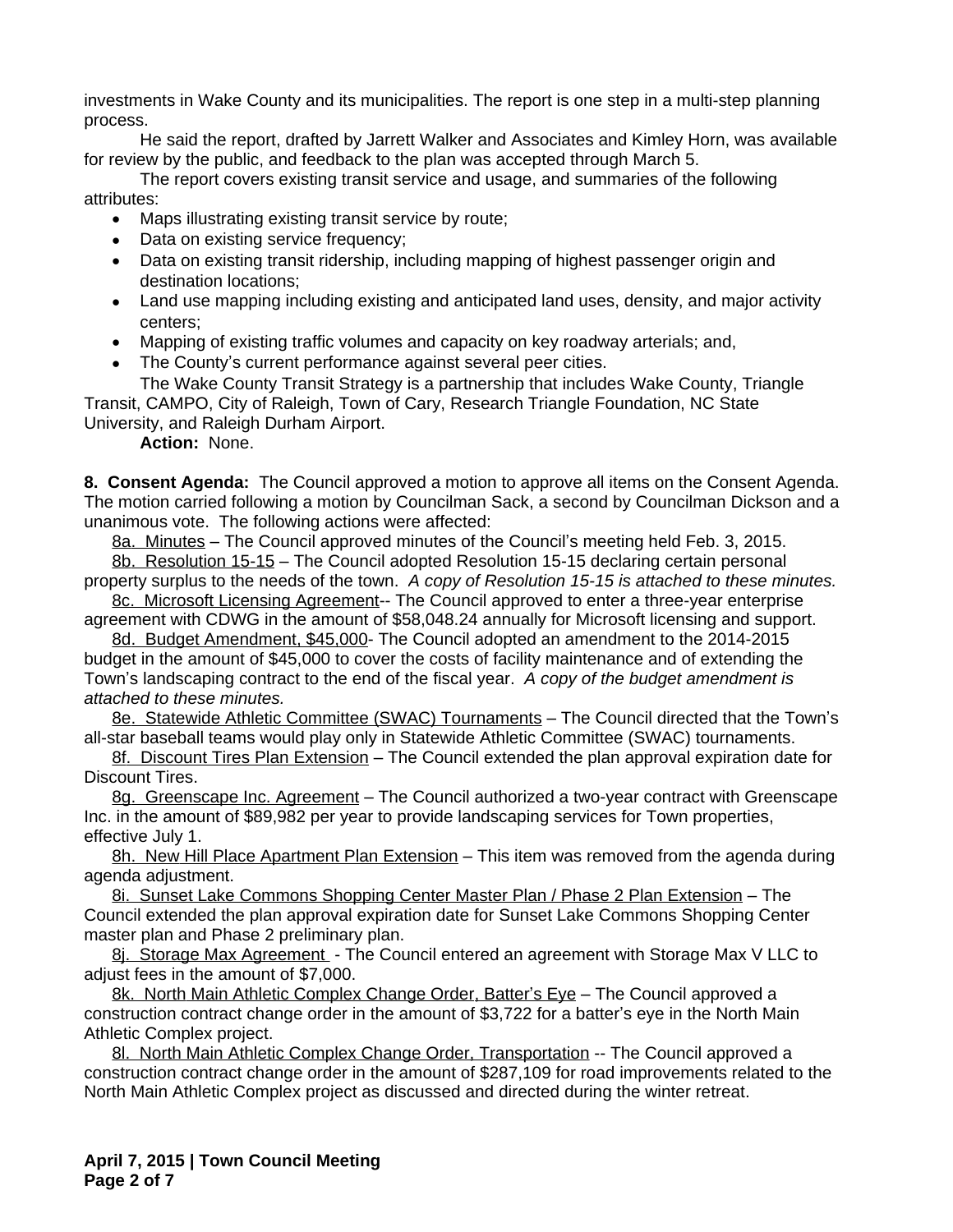8m. Hunt Recreation Center Fitness Memberships Rates – The Council approved Hunt Recreation Center fitness memberships to include basic group exercise classes at current membership rates.

**9a. 13-DP-02-A01, North Main Athletic Complex, Phase 1 Amendment –** Ms. Holloman said the North Main Athletic Complex has been steadily moving through the construction process situated between North Main Street and G.B. Alford Highway. With soccer fields, a tennis complex and a multi-sport stadium, the complex will be outfitted with athletic field lighting suitable for tournament-level play.

When the North Main Athletic Complex development plan originally was approved by Town Council, it was done so with the understanding, through a condition of approval, that at such time a lighting plan was established throughout the park, it would be brought back to Town Council for discussion.

Ms. Holloman said built into the Unified Development Ordinance is the possibility to increase maximum light levels at property lines for athletic field lighting to accommodate tournament-level play, so long as a waiver is requested. Consequently, there has been a waiver submitted to increase the maximum light levels along the eastern property line, specifically along North Main Street and the property line that is contiguous to commercial properties along North Main Street.

It is important to note, Ms. Holloman said, that lighting levels would not exceed maximum requirements adjacent to the existing Oak Hall subdivision. The lighting consultant also has included documentation stating these lights would be fitted with shields and would be cut off within one hour of the conclusion of any game/event.

If the lighting exceeds maximum light levels as stated in the UDO, a permit must be approved by Town Council.

**Action #1:** The Council approved a motion to make and accept the findings of fact to be recorded in the minutes for a waiver of UDO Section 7.02 B. e. Lighting Standards Special Regulations to allow an increase in maximum light levels allowed at the property line in association with Development Plan #13-DP-02-A01.

A petition for Waiver of Regulations of UDO Section 7.02 B. e. Lighting Standards Special Regulations to allow for a waiver of the regulations that would result in an increase in maximum light levels may be granted only upon the presentation of sufficient evidence to enable a written determination that:

1. The proposed development represents the use of (building materials, building massing and façade treatment, building orientation, signs, landscaping, lighting or open space which will result in a development pattern which is equivalent to or superior to that achievable under the applicable regulations;

2. The proposed development will be compatible with and will enhance the use or value of area properties;

3. The proposed development is consistent with the intent of the Comprehensive Plan; and, 4. The proposed development is consistent with the intent and purpose of this UDO. **Motion by**: Dickson **Second by**: Sack

**Vote:** Unanimous.

*A copy of waiver findings of fact is attached to these minutes.*

**Action #2:** Having made findings of fact that the project meets the requirements, the Council approved a motion to grant a waiver of regulations in UDO Section 7.02 B. e. Lighting Standards Special Regulations to allow an increase in maximum light levels allowed at the property line in association with Development Plan #13-DP-02-A01 for North Main Athletic Complex.

**Motion by**: Dickson **Second by**: Cobb **Vote:** Unanimous.

**April 7, 2015 | Town Council Meeting Page 3 of 7**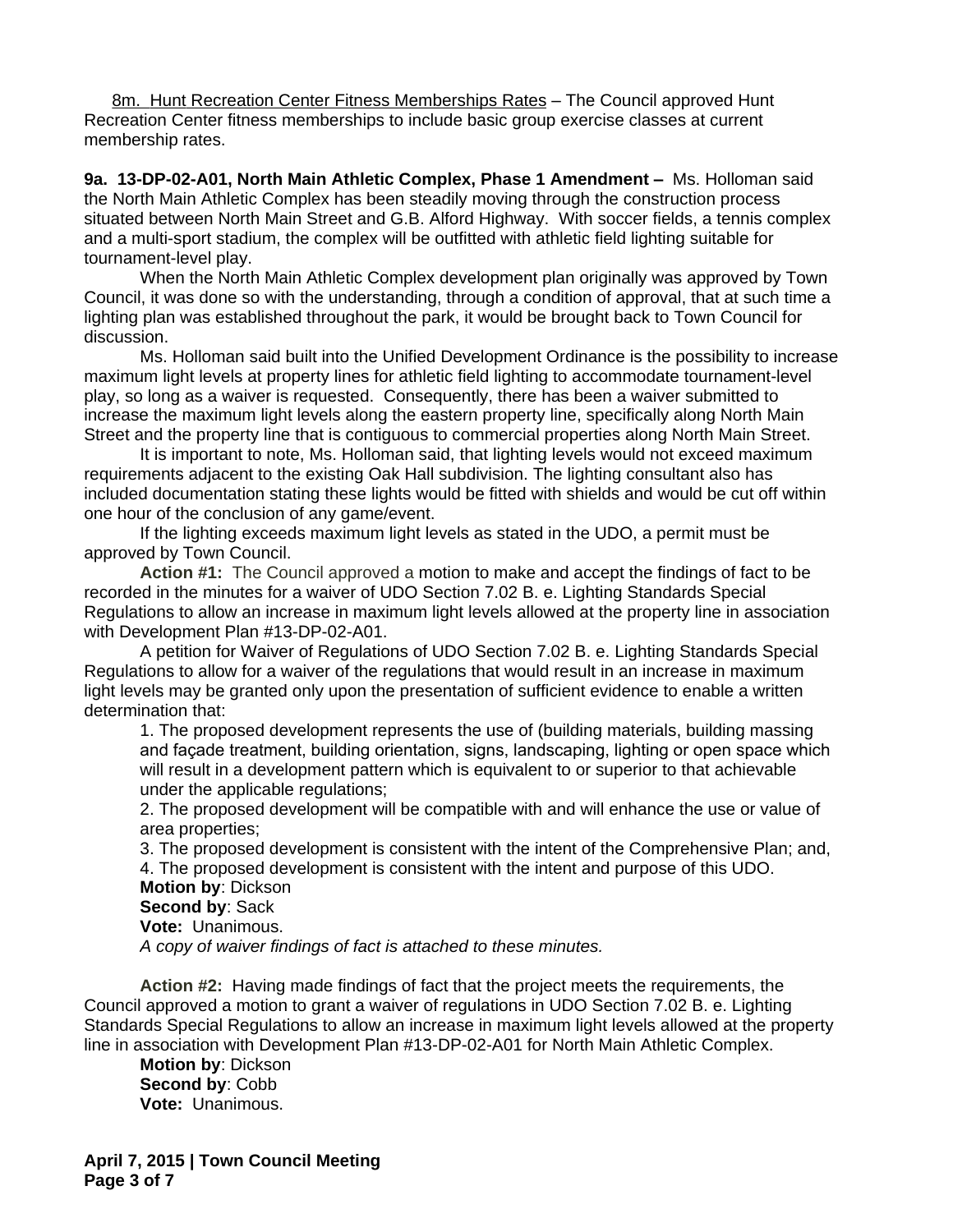**9b. 15-MAS-01, Kensington Place –** Mr. Ryan said the Town has received a request for a preliminary plan for an 18-lot subdivision off of Sunset Lake Road. The project is on 5.84 acres located adjacent to Woodcreek and Heritage Meadows Lane (private easement.) The proposed subdivision meets all the development standards of the R-10 zoning district and is consistent with the comprehensive plan.

**Action:** The Council approved a motion to approve Preliminary Plan #15-MAS-01 for Kensington Place as submitted by EDR Engineering, Project Number 8584.6, dated 03-09-15 with the following conditions:

- 1. A fee-in-lieu of upgrade will be required for this project for the Pump Station and/or Force Main
- 2. This project will be required to meet the Town of Holly Springs NPDES Ph. II Post Construction Stormwater Ordinance.
- 3. The following items will be required with the first construction drawing submittal:
	- a. Documentation in the form of a recorded plat for the offsite right-of-way required
	- b. Show the adjustment of the street trees to not be within the drainage or other utility easements.
	- c. All items listed on the Stormwater Submittal Checklist, Form #16003, must be included
	- d. Per the TOHS SCIMMP, an environmentally sensitive area is shown near your project. Provide documentation supporting that this species is not present within the site boundary.
	- e. Homeowner Environmental education packet must be submitted.
- 4. The following items will be required prior to the first construction drawing approval:
	- a. Payment of the following fees-in-lieu of construction of road improvements are required:
		- i. A fee-in-lieu will be required for the difference between the road cross-section built and the portion of the road cross-section required that is not built. A cost estimate will need to be provided for review and approval.
		- ii. A fee-in-lieu of constructing the  $\frac{1}{2}$  of the median along the frontage of the project. A cost estimate will need to be provided for review and approval.
	- b. Payment of the Stormwater Fee-in-Lieu will be required.
	- c. Stormwater sureties are required on this project. A performance surety in the form of a bond, letter of credit or cash is required in the amount of 150% estimated construction cost of the stormwater BMP prior to the preconstruction meeting and a maintenance surety in the form of a cash escrow account in the amount of 35% the actual construction cost of the BMP is required at the end of the performance monitoring period for the project.
	- d. Approval of Stormwater Management Plan is required prior to issuance of a land disturbance permit or construction drawing approval.
- 5. The following items are required prior to recording the first plat associated with this subdivision: a. HOA covenants shall be recorded with the first plat associated with this subdivision.
- 6. HOA covenants shall include that the fence along the east property line adjacent to Heritage Meadows Lane shall be maintained by the HOA.

**Motion by**: Williams **Second by**: Cobb **Vote:** Unanimous.

**9c. 07-DP-14-A04, Green Oaks Business Center –** Ms. Holloman said Green Oaks Business Center is located on the corner of Premier Drive and Green Oaks Parkway. The business center consists of 25,840 square feet. This includes the building that fronts along Green Oaks Parkway (15,840 square feet) and the former Doggie Village flex space (10,000 square feet.)

She said this amendment request is to add a third building in the northwest corner of the site. This building would be 6,600 square feet and would consist of the same building materials and colors as the existing buildings. When Green Oaks Business Center was approved, it was with this identical building envelope and design; however, when the Doggie Village business came to locate in the center, the plans were amended to remove the building to make way for the outdoor dog runs. That business has since located elsewhere, and the owners recognize that the market can once again support additional industrial flex space.

**April 7, 2015 | Town Council Meeting Page 4 of 7**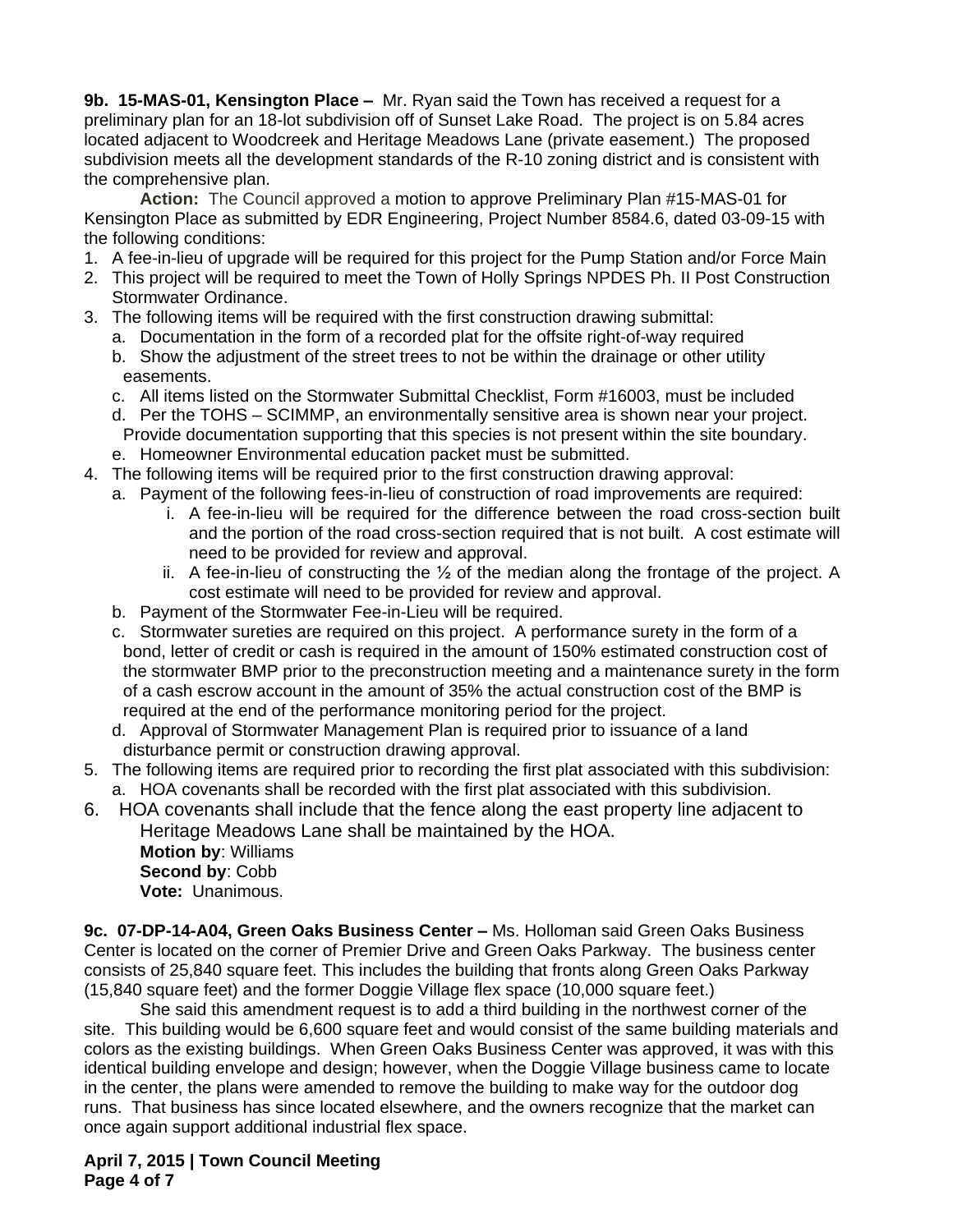**Action:** The Council approved a motion to approve Preliminary Plan #07-DP-14-A04 for Green Oaks Business Center as submitted by DHM Design, Project Number 15018, dated 03/09/2015 with the following conditions:

- 1. All previous approval conditions for Green Oaks Business Center will apply to this plan amendment.
- 2. A fee-in-lieu of upgrade will be required for this project for the Pump Station and/or Force Main.

**Motion by**: Sack **Second by**: Williams **Vote:** Unanimous.

9d. North Main Athletic Complex Project Contract Change Order - Mr. Bradley said North Main Athletic Complex Phase 2 bid had a number of alternates, including a second set of bathroom facilities (\$327,000.) This alternate was not selected in the initial contract with T. A. Loving. Since then, the Wake County Commissioners awarded a grant in the amount of \$1,000,000 for the project. Staff would like to use a portion of those grant funds to change the project contract for Phase 2 to include the second set of bathroom facilities at a contract change order cost of \$379,654.

The additional facilities would result in four restrooms with 18 fixtures per restroom, Mr. Bradley said.

**Action:** The Council approved a motion to approve construction contract change order #025 from T. A. Loving in the amount of \$379,654 for a second set of bathroom facilities in the North Main Athletic Complex project.

**Motion by**: Dickson **Second by**: Cobb **Vote:** Unanimous.

**9e. Utley Creek Water Reclamation Facility Project –** Ms. Parrish said this request is for approval of an agreement with CH2M Hill for the National Pollutant Discharge Elimination System permit modification that is necessary once the Town receives the Finding of No Significant Impact – environmental assessment amendment (action to resolve the line extension past Greentree Reservoir.) Also included was additional support that was required for the State out of scope items and general support that is a per hour basis. The total cost would be \$41,950.

The result would be about a \$20 million savings for the Town. With the modification, the Town will be permitted to treat and discharge 6 million gallons per day and up to 8 million gallons per day.

**Action:** The Council approved a motion to enter into an agreement with CH2M Hill in the amount of \$41,950 for professional services for the NPDES permit modification.

**Motion by**: Cobb **Second by**: Dickson **Vote:** Unanimous.

**9f. Holly Springs Parks and Recreation Advisory Committee Appointments –** Mr. Bradley said the Parks and Recreation Advisory Committee has one vacancy that needs to be filled. Daniel Price submitted his resignation March 12 at the last Parks and Recreation Advisory Committee meeting. After advertising on the Town's website, the Parks and Recreation office has received three applications.

**Action #1:** The Council approved a motion to accept Daniel Price's resignation from the Parks and Recreation Advisory Committee.

**Motion by**: Sack **Second by**: Cobb **Vote:** Unanimous.

**April 7, 2015 | Town Council Meeting Page 5 of 7**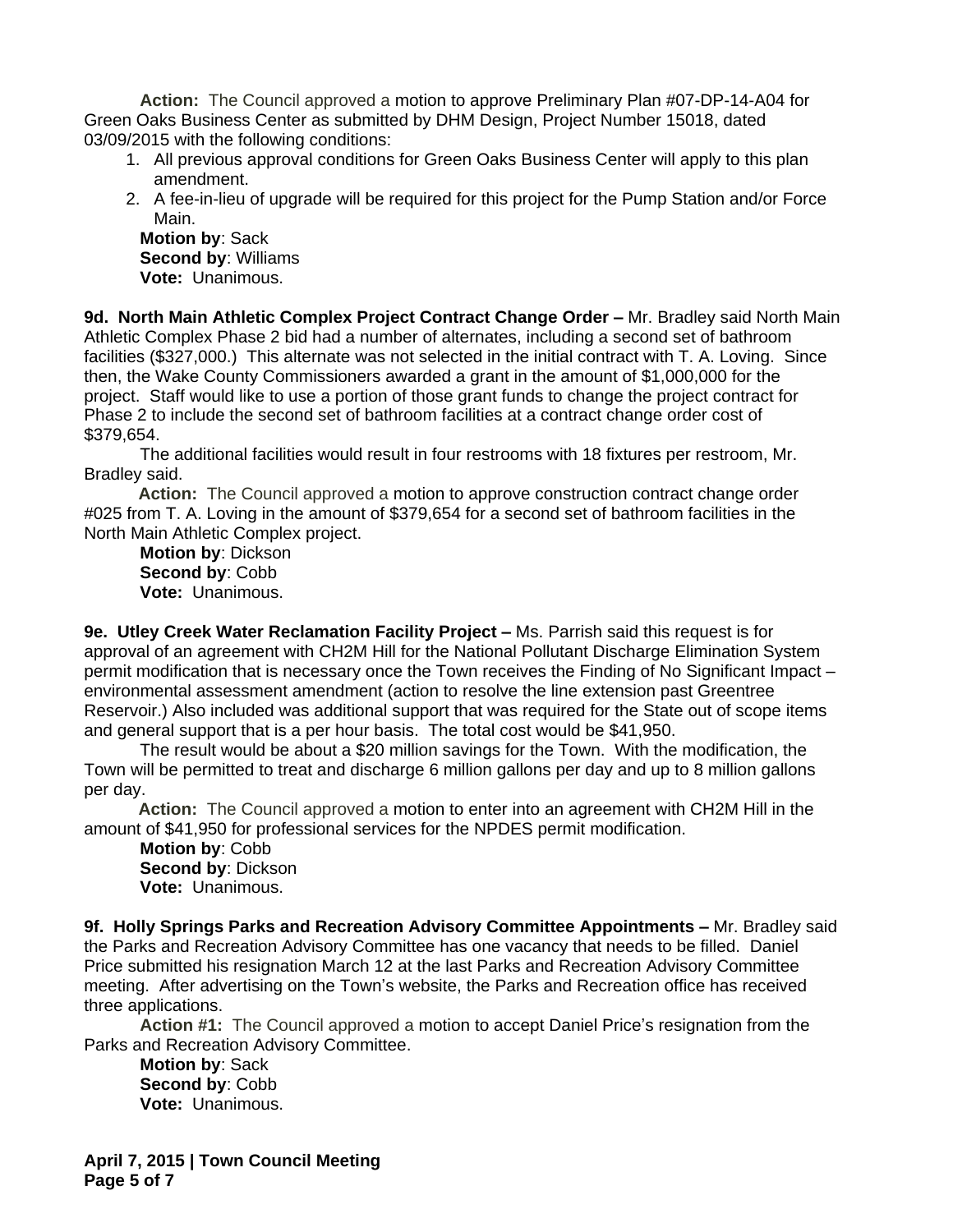**Action #2:** The Council approved a motion to appoint Howard Slinkard to the Holly Springs Parks and Recreation Advisory Committee.

**Motion by**: Dickson **Second by**: Cobb **Vote:** Unanimous.

At this time, Councilman Dickson asked to be excused from the meeting since he is employed by a party in the next agenda item.

**Action:** The Council approved a motion to excuse Councilman Dickson from the meeting during discussion and action on Item 9g.

**Motion by:** Cobb **Second by:** Sack **Vote:** Unanimous.

**9g. Main Street Extension Project –** Ms. Parrish updated the Council on the project. She noted that the Town is paying 20 cents on the dollar for this project, and the State and Federal government are paying 80 percent. It is expected that the project will take about a third of the traffic off of Avent Ferry Road.

She then presented an agreement with Duke Energy Progress for the relocation and installation of new facilities that would accommodate the road extension for the Main Street Extension project. DPE would prepare plans, sketches or drawings of existing facilities for temporary and permanent changes. The work would begin upon notification from the Town to DPE. The total cost would be \$449,474.20.

Ms. Parrish said the facilities mostly would be relocated to underground.

**Action:** The Council approved a motion to enter into an agreement with Duke Energy Progress in the amount of \$449,474.20 for relocation and installation of new facilities for the Main Street Extension project.

**Motion by**: Sack **Second by**: Williams **Vote:** Unanimous.

Action: The Council approved a motion to readmit Councilman Dickson into the meeting.. **Motion by:** Cobb **Second by:** Lee **Vote:** Unanimous.

**9h. North Main Athletic Complex Modular Office Building –** Mr. Bradley said on March 15, Town posted an invitation to bid for the purchase of a modular office building to be placed at the North Main Athletic Complex to house office space for the Holly Springs Salamanders, Wake Futbol Club and Parks and Recreation staff. Bids were received and opened on March 25:

| <b>Bidder</b>                        | <b>Bid Amount</b> |
|--------------------------------------|-------------------|
| Williams Scotsman, Inc.              | \$117,093.60      |
| Modular Solutions, Inc.              | \$104,300.00      |
| M Space Holdings LLC                 | \$116,374.00      |
| Sustainable Modular Management, Inc. | \$125,068.00      |
| <b>Touax Modular</b>                 | \$112,215.00      |

The apparent low bidder was Modular Solutions Inc. with a bid price of \$104,300. **Action:** The Council approved a motion to award a bid to low bidder Modular Solutions, Inc.

for \$104,300 for a modular office building at North Main Athletic Complex.

**Motion by**: Williams **Second by**: Cobb **Vote:** Unanimous.

**April 7, 2015 | Town Council Meeting Page 6 of 7**